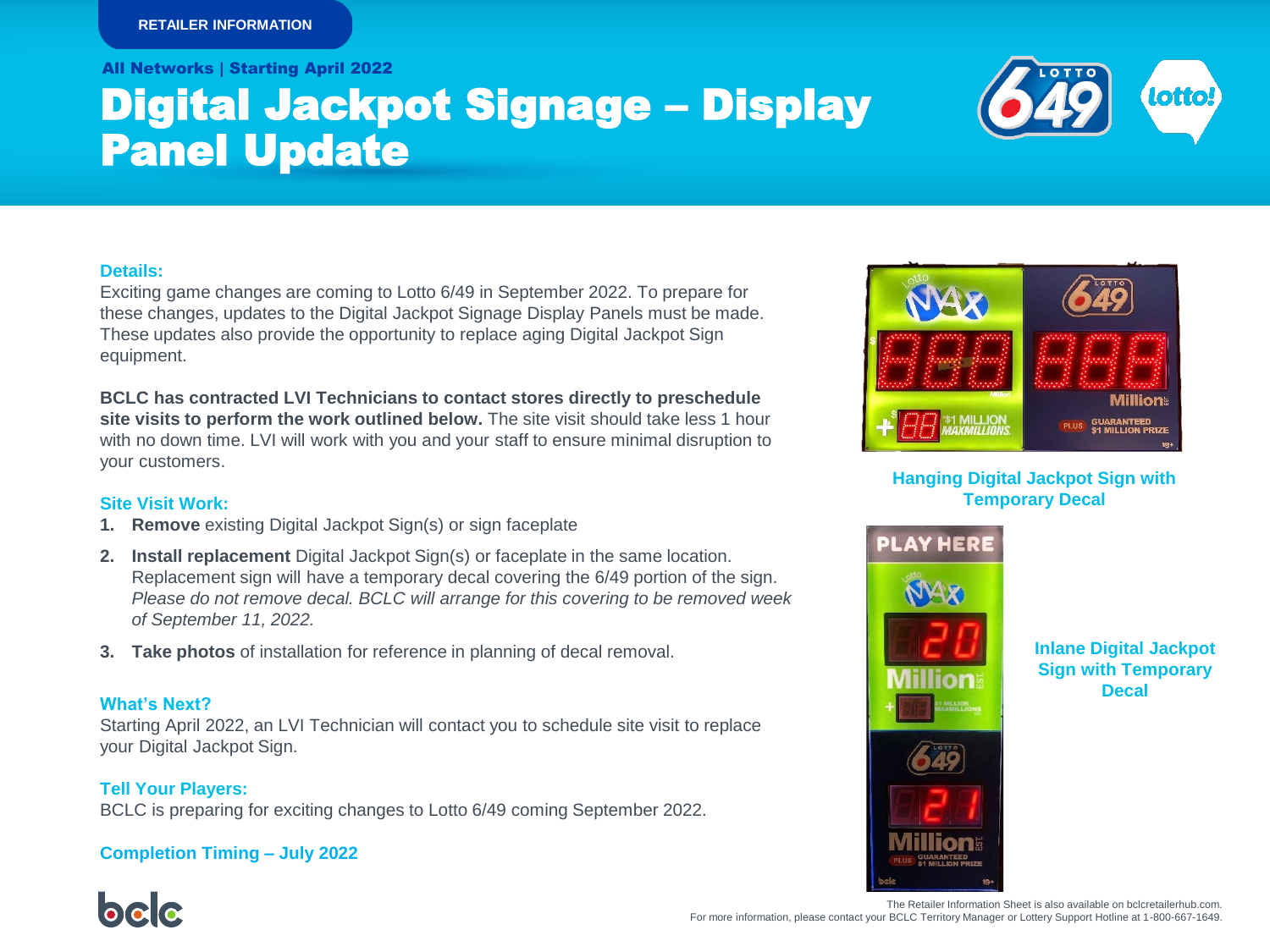All Networks | Starting April 2022

# Digital Jackpot Signage – Display Panel Update Q&A

**Questions & Answers:**

# **Why is BCLC updating the Digital Jackpot Signs?**

Exciting game changes are coming to Lotto 6/49 in September 11, 2022. To prepare for these changes, updates to the Digital Jackpot Signage Display Panels must be made.

## **Who will be conducting the site visits and upgrades?**

BCLC has contracted LVI Technicians to schedule and perform site visits as outlined on page 1 of this Retailer Information Sheet (RIS). LVI Technicians in the field must be able to display Gaming Policy Enforcement Branch (GPEB) ID upon request and have a copy of the Site Visit Letter as authorization to complete the work as outlined.

# **Why is my existing Digital Jackpot Sign being replaced?**

LVI will remove and reinstall replacement Digital Jackpot Sign(s) during a single visit. The replacement sign will have an updated Lotto 6/49 Jackpot message needed for the game changes. This message will be covered by a decal to look like the current signs in market. This update also allows us to replace any aging signs that need repair at the same time. LVI will work with you to minimize disruption to your customers and operations while this work is completed.

# **Why is LVI changing only the faceplate on my sign and not replacing it?**

Based on available equipment LVI may choose to only replace the faceplate and apply the decal on site rather than replace the complete Digital Jackpot Sign. LVI will work with you to minimize disruption to your customers and operations while this work is completed.

## **Why is there a decal on my new Digital Jackpot Sign?**

Exciting game changes are coming to Lotto 6/49 on September 11, 2022 that require updated messaging to the Digital Jackpot Sign. It takes several weeks to update all Digital Jackpot Signs across the province. BCLC is installing the updated signs now with a decal covering to look like the current message and will arrange removal of the decal when the game changes launch.

**lotto**